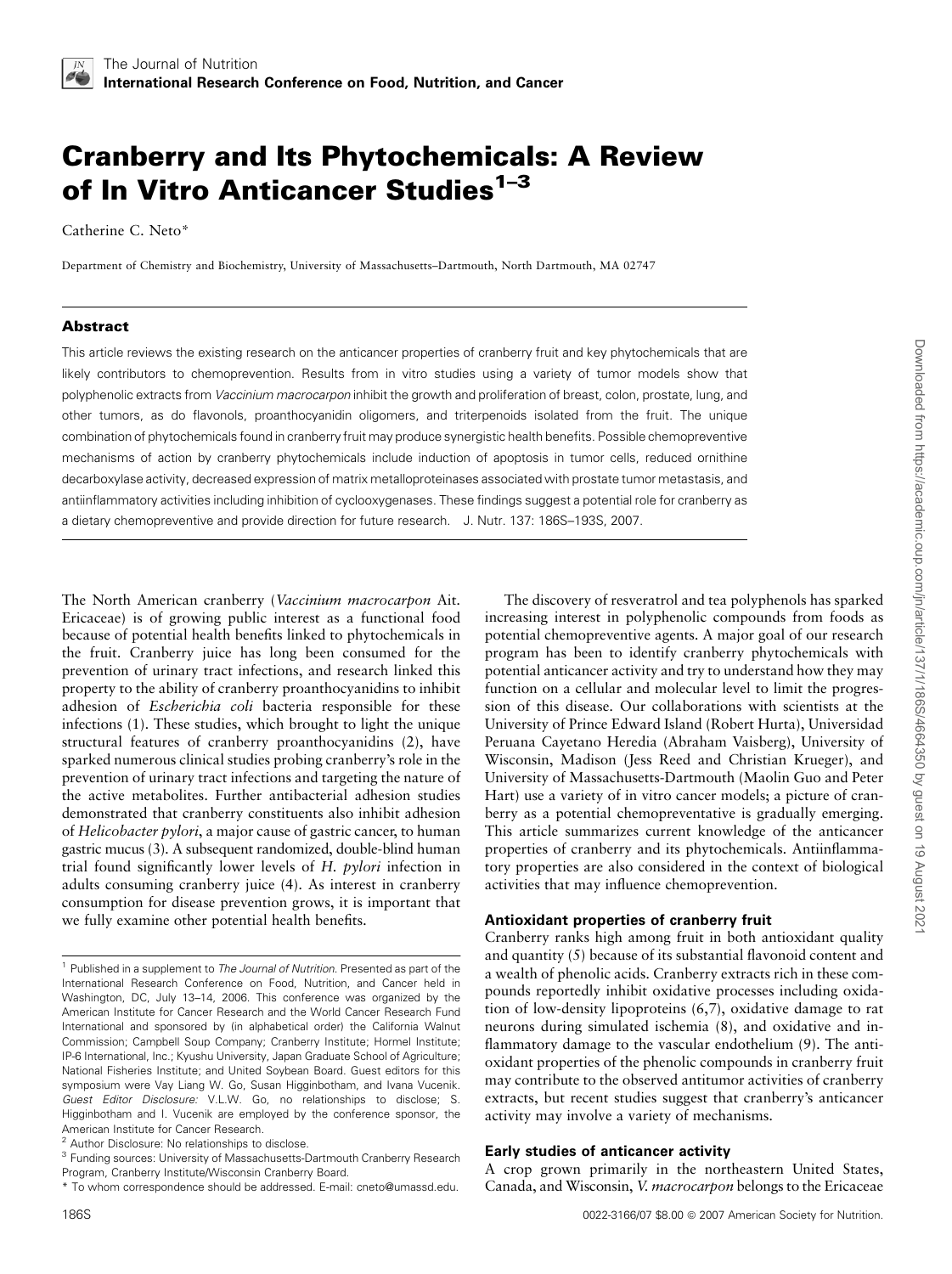family. Several groups of phytochemicals plentiful in fruit of the Vaccinium genus could be expected to affect cancer-related processes. The earliest report of potential anticancer activity appeared in 1996 in a University of Illinois study of several Vaccinium species. Extracts of cranberry, bilberry, and other fruits were observed to inhibit ornithine decarboxylase (ODC)<sup>4</sup> expression and induce the xenobiotic detoxification enzyme quinone reductase in vitro (10). Subsequent studies of cranberry in cellular models focused initially on breast cancer. A study by Canadian researchers reporting that cranberry juice inhibited breast tumor growth appeared in 2000 (11) and was followed by a more detailed study showing that an extract of cranberry presscake inhibited proliferation of MCF-7 and MDA-MB-435 breast cancer cells (12). The early reports of anticarcinogenic activity increased interest in cranberry's possible role in the prevention of breast and other cancers, and further studies focused on identifying active constituents.

#### Cranberry phytochemicals and chemoprevention

Cranberry fruit has a diverse phytochemical profile that includes 3 classes of flavonoids (flavonols, anthocyanins, and proanthocyanidins), catechins, hydroxycinnamic and other phenolic acids, and triterpenoids. Several groups of researchers examined activity of whole polyphenolic extracts of the fruit or spray-dried juice. Our group developed a bioassay-guided fractionation approach to identification of antitumorigenic compounds while researching plants used in traditional Peruvian medicine (13). Our strategy used a simple NCI tumor growth inhibition assay (14) to screen for activity in several tumor cell lines. We examined antitumor activities of not only whole cranberry fruit and juice extracts but also individual compounds and groups of compounds to identify active constituents. A discussion of the major phytochemicals occurring in cranberry fruit and their biological activities observed by our group and by other researchers follows.

#### Studies of cranberry polyphenolic extracts

Cranberry flavonoids, like those from other food sources, can be expected to play a role in chemoprevention and may act synergistically. In 2002 a University of Illinois study revealed that extracts of whole cranberry containing proanthocyanidins and other flavonoids inhibited ODC activity in mouse epithelial (ME-308) cells (15). Characterization of an active subfraction revealed the presence of dimers and oligomers of catechinepicatechin, monomeric catechins, and quercetin glycosides. ODC has an important role in the biosynthesis of polyamines involved in cellular proliferation. A UCLA study showed that watersoluble cranberry phenolic extracts prepared from commercial cranberry powder effectively inhibited proliferation of several human tumor cell lines (16). A total polyphenol extract containing a variety of flavonoids inhibited proliferation of 2 oral cancer cell lines (CAL27 and KB), 4 colon cancer cell lines (HT-29, HCT-116, SW480, and SW620), and 3 prostate cancer cell lines (RWPE-1, RWPE-2, and 22Rv1). Anthocyanin and proanthocyanidin subfractions were less effective in the oral and colon cell lines than the total polyphenolic extract but showed strong inhibition in the prostate cell lines.

## Quercetin's antitumor properties

Cranberries are one of the leading fruit sources of quercetin on a weight basis. Analyses in our laboratory have found total flavonol content of cranberry fruit usually falls in the range of 20–30 mg/100 g fresh fruit weight, with  $\sim$ 75% of the flavonols being quercetin glycosides. Both quercetin and myricetin occur mainly as monoglycosides in the fruit (Fig. 1), with quercetin galactoside the most abundant form (4). In vivo, quercetin glycosides are usually metabolized to sulfates or gluconurides. Tumor growth inhibition assays in our laboratories found that quercetin inhibited the growth of MCF-7 human breast adenocarcinoma, HT-29 human colon adenocarcinoma, and K562 human chronic myelogenous leukemia cell lines with  $GI<sub>50</sub>$  in the range of 15– 60 mg/L (17).

Among the flavonoids, quercetin is one of the most extensively studied with regard to anticancer activity because of its prevalence among fruits and vegetables. There are numerous reports of quercetin's ability to inhibit proliferation of cancer cell lines in vitro, including breast, colon, pancreas, and leukemia (18,19). Its mechanisms of chemopreventive action include induction of apoptosis, observed in HepG2 hepatoma and colorectal cells, with arrest of the HepG2 cell cycle in  $G_1$  phase (19–21); inhibition of epidermal growth factor receptor expression and associated tyrosine kinase activity (18,21); reduced expression of Ras protein in colon cancer cells and primary colorectal tumors (22); increased expression of endogenous inhibitors of matrix metalloproteinases (23); and phytoestrogenic activity involving interaction with the estrogen  $\alpha$ - and  $\beta$ -receptors of human mammary MCF-7 cells (24).

Much of the observed anticancer activity of whole cranberry extracts is likely to result in part from quercetin's activities. Quercetin's bioavailability and activity in vivo have been investigated in recent years. In a study comparing the ability of 4 herbal flavonoids (quercetin, curcumin, rutin, and silymarin) to suppress aberrant crypt foci formation in an azoxymethane-induced rat colon cancer model, a quercetin-enriched diet decreased the number of aberrant crypt foci formations 4-fold compared with control. Western blot analysis of colon scrapings suggested that quercetin induced apoptosis by a mitochondrial pathway involving modulation of Bax and Bcl-2 protein expression (25).



<sup>4</sup> Abbreviations used: COX, cyclooxygenase; MALDI-TOF MS, matrix-assisted laser desorption/ionization time-of-flight mass spectrometry; MMP, matrix metalloproteinase; ODC, ornithine decarboxylase;  $TNF-\alpha$ , tumor necrosis factor; TPA, 12-O-tetradecanoyl phorbol-13-acetate. Figure 1 Flavonol and anthocyanin monoglycosides in cranberry fruit.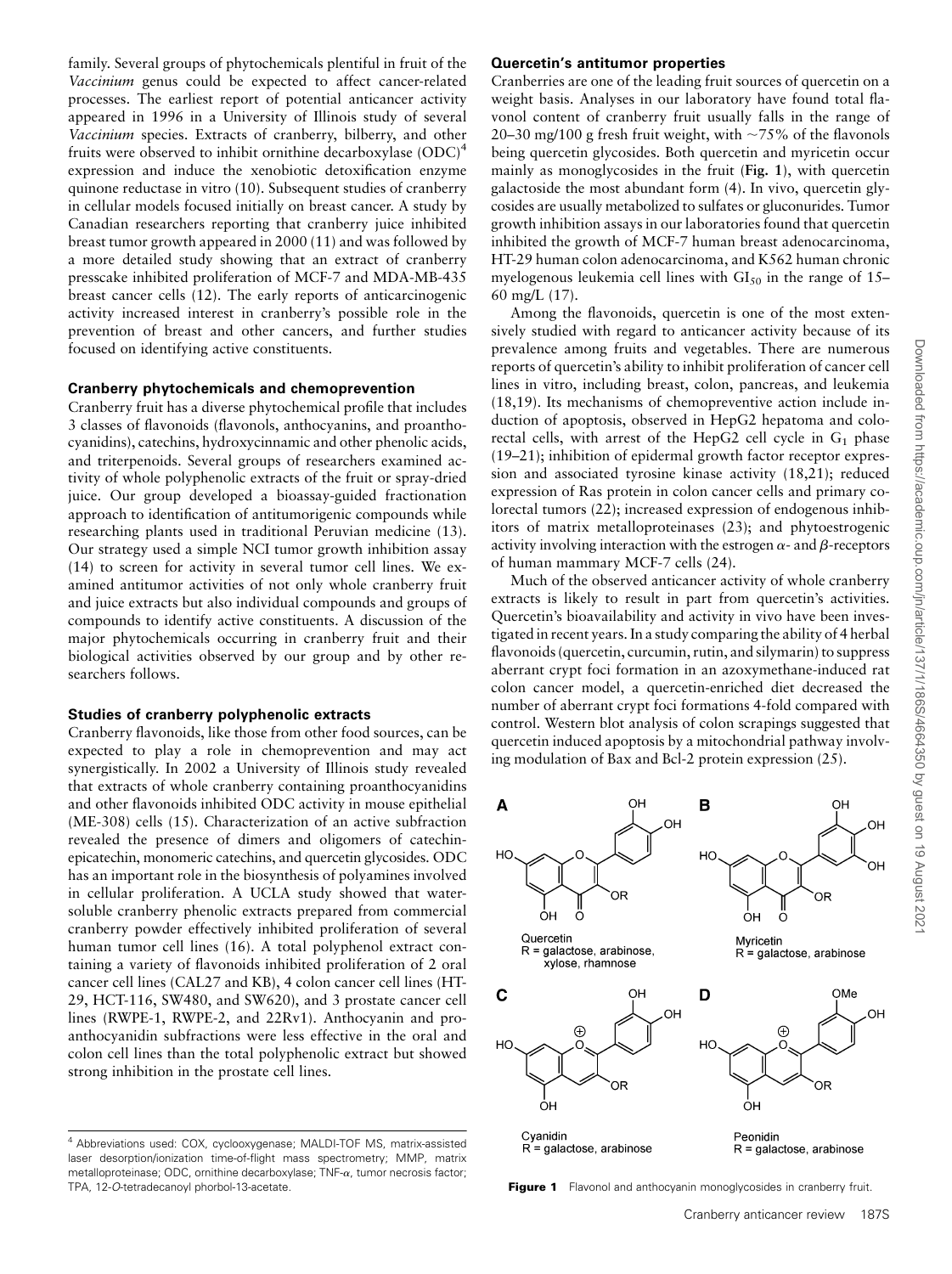#### Cranberry anthocyanins

The major anthocyanins in cranberry (Fig. 1) are galactosides and arabinosides of cyanidin and peonidin (26). Vaccinium fruits are among the most plentiful food sources of anthocyanin. Content varies widely among cranberry cultivars, averaging 25–65 mg/100 g of ripe fruit at harvest (27), with reports of anthocyanin content as high as 100 mg/100 g fresh fruit weight (28). Fruit of the Early Black cultivar is significantly higher in anthocyanins and proanthocyanidins than most other cranberry cultivars (29).

Because of their superior antioxidant efficacy, cranberry anthocyanins may be expected to inhibit oxidative processes linked to tumorigenesis. Compared with other compounds in the fruit, the anthocyanins have shown little direct antiproliferative or growth-inhibitory properties in our in vitro models. Purified cyanidin-3-galactoside was evaluated by us in 8 tumor lines in vitro using the SRB assay. In all cell lines,  $GI_{50}$  values were  $>250$ mg/L (17). Similarly, a mixed anthocyanin fraction demonstrated little tumor growth inhibition. In a multi-cell-line study at UCLA using a luminescent cell viability assay (16), an anthocyanin subfraction of cranberry limited growth in 3 prostate tumor lines (RWPE-1, RWPE-2 and 22Rv1) by 50–70% but did not significantly inhibit oral or colon tumor cell line proliferation.

Anthocyanins including those from cranberry have, however, been implicated in the observed antiangiogenic properties of mixed berry extracts (30,31). Mixed anthocyanin-rich extracts inhibited the induction of vascular endothelial growth factor by both hydrogen peroxide and tumor necrosis factor (TNF- $\alpha$ ) and also resulted in decreased hemangioma formation and tumor growth (32). This suggests that the antioxidant and antiinflammatory properties of these compounds may limit angiogenesis.

#### Cranberry proanthocyanidins in cancer models

The potential roles of proanthocyanidins in chemoprevention by dietary cranberry are gradually coming to light. Studies reporting in vitro antiproliferative activity of flavonoid-rich extracts from cranberry in KB and CAL-27 oral; RWPE-1, RWPE-2, and 22Rv1 prostate; and HT-29, HCT-116, and SW-620 colon cancer cell lines (16) as well as MCF-7 and MDA-MB-435 breast cancer lines (12) have implicated proanthocyanidins as contributing to these activities. ODC inhibition in epithelial cells by cranberry was also linked to a proanthocyanidin-rich fraction (15).

A proanthocyanidin fraction from whole cranberry fruit was observed to selectively inhibit the growth of H460 human large cell lung carcinoma, HT-29 colon adenocarcinoma, and K562 chronic myelogenous leukemia cells in our panel of 8 tumor cell lines. A subfraction with improved activity over the parent fraction in those 3 cell lines was isolated and characterized by us using matrix-assisted laser desorption/ionization time-of-flight mass spectrometry (MALDI-TOF MS). The proanthocyanidin subfraction contained oligomers composed primarily of 4–7 epicatechin units with at least 1 or 2 A-type linkages between the units (33).

We used clonogenic soft agar assays to assess the ability of cranberry extracts and fractions to inhibit tumor colony formation in HT-29 and HCT-116 colon tumor cell lines. Over 2 wk the appearance of new tumor colonies decreased in these cell lines in a dose-dependent manner when they were treated with a whole-cranberry polyphenolic extract and by a proanthocyanidin fraction, both prepared from Early Black variety cranberry fruit (34). MALDI-TOF MS characterization of this proanthocyanidin fraction revealed that it was composed primarily of trimers through hexamers of epicatechin with both A- and B-type linkages. HCT-116 tumor colony formation was reduced more effectively by the proanthocyanidins than the whole ex-

tract, with  $>50\%$  inhibition of tumor colony formation observed at a concentration of  $<$ 10 mg/L. The effect was more pronounced in HCT-116 than in HT-29 cells. Seeram et al. (16) also report that HCT-116 cells were more susceptible than HT-29 to total polyphenolic extract of cranberry, with proliferation of HCT-116 cells reduced by 92% at 200 mg/L.

## Linking proanthocyanidin structure and activity

As a class, proanthocyanidins can be complex in structure and composition, featuring various flavan-3-ols (most commonly catechin, epicatechin, and galloylated catechins) linked together in different ways. Cranberry proanthocyanidins are primarily dimers, trimers, and larger oligomers of epicatechin. Typically, these molecules contain 2 types of linkages between epicatechin units: the  $4\beta \rightarrow 8$  (B-type) linkage commonly found in proanthocyanidins from sources other than Vaccinium fruit (apples, grape seed, cacao), and the less common A-type linkage featuring both  $4\beta \rightarrow 8$  and  $2\beta \rightarrow O \rightarrow 7$  interflavanoid bonds (Fig. 2). The combination of linkages provides diversity of 3-dimensional structure within this group of molecules, even among the smaller proanthocyanidins. For example, proanthocyanidins reported to inhibit adherence of P-fimbriated E. coli include at least 3 different trimer structures (2). MALDI-TOF MS analysis of proanthocyanidin oligomers from whole cranberry fruit with tumor antiproliferative activity ranged in size up to 12 degrees of polymerization with as many as 4 A-type linkages. Most contained exclusively epicatechin units, but some epigallocatechin unit masses were detected (33).

Proanthocyanidins from grape seeds are more widely studied and were reported to inhibit the growth of breast cancer cells both in vitro (35,36) and in vivo (37). Recently, grape seed proanthocyanidins were reported to inhibit proliferation of a highly metastatic mouse mammary carcinoma cell line (4T1) both in vitro and in a mouse model (38). Metastasis to the lungs was significantly inhibited. An extract from grape seed powder containing primarily procyanidin dimers also inhibited carcinogenesis in a 12-O-tetradecanoyl phorbol-13-acetate (TPA)-promoted SENCAR mouse skin model (39). With regard to events preceding



Figure 2 Structure of a typical cranberry proanthocyanidin tetramer composed of epicatechin units with one A-type linkage.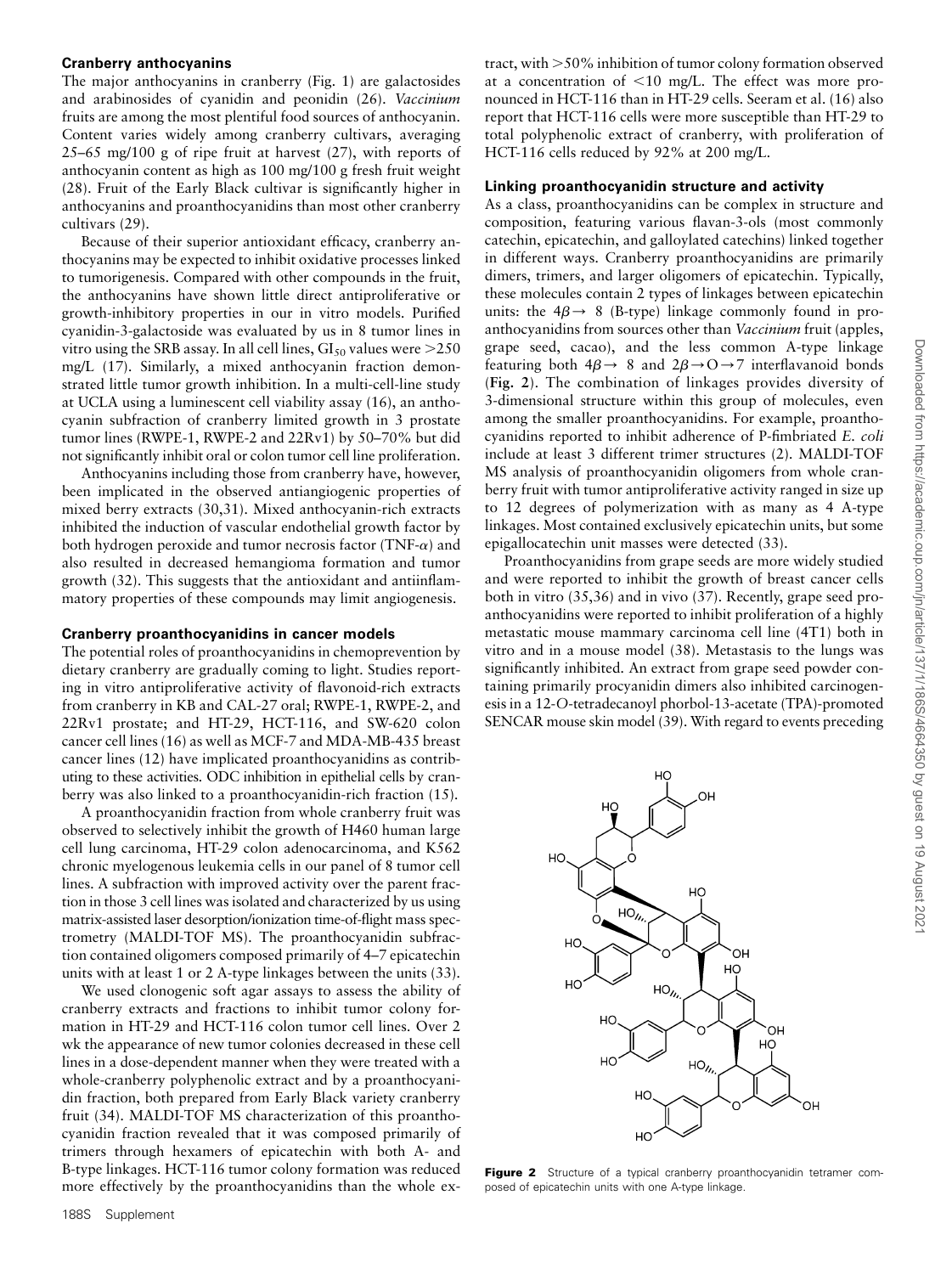colon cancer, dietary grape seed proanthocyanidins reduced formation of aberrant crypt foci in the colons of rats by 72–88% (40). Grape seed proanthocyanidins differ from cranberry proanthocyanidins in that they are more likely to contain galloylated flavan-3-ols, and the monomers are primarily B linked (41).

The presence of A-type linkages may influence tumor inhibitory and selectivity properties of proanthocyanidins. In a screening of a variety of smaller polyflavan-3-ols from different plants against GLC4 lung and COLO 320 colon carcinomas, a trimer with an A-type linkage was more cytotoxic than dimers with A-type linkages and trimers with only B-type linkages (42). Wild blueberry proanthocyanidins containing A-type linkages reportedly inhibited growth of androgen-sensitive LNCaP prostate cancer cells to a greater degree than androgen-insensitive DU145 cells (43). These findings are consistent with our observations that cranberry proanthocyanidins with A-type linkages show antiproliferative activity in selected cell lines (33). It is reasonable to expect that the biological properties of cranberry proanthocyanidins will resemble those of other condensed tannins in some ways but differ in others, depending on structural similarity and also on how these compounds are metabolized in vivo.

## Cranberry triterpenoids: properties of ursolic acid and its phenolic esters

The peel of cranberry fruit contains a substantial amount of pentacyclic triterpenoid ursolic acid. Quantitative analysis of cranberry fruit and products using LC-MS shows that the ursolic acid content of whole cranberry fruit of different cultivars is 60– 110 mg/100 g fresh fruit (44), and a similar content is found in sweetened, dried fruit. Considerably less ursolic acid is detected in jellied cranberry sauce. None was detected in commercial cranberry juice. Apple peels also contain ursolic acid, as do highbush blueberries, from which ursolic acid was isolated and shown to inhibit growth of several leukemia cell lines and A-549 human lung carcinoma (45).

Using a bioactivity-guided fractionation approach, we determined that an ethyl acetate extract of whole cranberry fruit inhibited growth of several tumor cell lines (6). We subsequently isolated 2 phenolic esters of ursolic acid from whole cranberry fruit. The esters inhibited the growth of several types of tumor cells in vitro, particularly MCF-7 but also HT-29 colon, DU-145 prostate, H460 lung, ME180 cervical, and K562 leukemia cell lines (17). Our previous studies showed that ursolic acid and derivatives isolated from another plant source (Polylepis racemosa) inhibited tumor growth in the same panel of cell lines (13). The esters were effective at lower concentrations than those observed for ursolic acid, with  $GI<sub>50</sub>$  for the esters of 11–28 mg/L depending on cell line. LC-MS analysis of various cultivars found the hydroxycinnamate esters are present in whole cranberry fruit in quantities averaging  $\sim$ 15–20 mg/100 g fresh fruit (44).

Clonogenic assays using soft agar to assess effects on tumor colony formation show that ursolic acid inhibits tumor colony formation in a dose-dependent manner in both HT-29 and HCT-116 models of colon cancer (34). Inhibition was slightly more pronounced in the HCT-116 cell line, although ursolic acid inhibited HT-29 tumor colonies more effectively than the cranberry proanthocyanidin fraction did. TUNEL assays for apoptosis in MCF-7 breast tumor cell line show that ursolic acid induces a high rate of apoptosis (L. Griffin, S. Rego, E. Correiro, C. Neto, and P. Hart, unpublished results).

Ursolic acid occurs in many plants and is a constituent of several herbal medicines marketed in Asia and worldwide for

inflammatory conditions (46). As a potential functional food phytochemical, ursolic acid has received relatively scant attention, perhaps because little is known about its oral bioavailability. Few in vivo cancer studies of ursolic acid appear in the literature. A single model study reported the effect of ursolic acid administered by intravenous injection to C3H mice bearing either FSaII murine fibrosarcoma or MCaIV murine mammary adenosarcoma. A dose of 100 mg/kg significantly inhibited FSaII tumor growth and reduced tumor interstitial fluid pressure (47).

Numerous reports of ursolic acid's in vitro antitumor activity have appeared in the literature (48), and several suggest possible mechanisms of action for tumor inhibition. Ursolic acid inhibited the proliferation of mouse melanoma cell line B16 and MCF-7 breast tumor cells by exerting an early cytostatic effect on the cell cycle at  $G_1$  (49,50). The cytotoxic and cytostatic effects are likely to involve apoptosis. Ursolic acid induced apoptosis in HL-60 human leukemia cells (51), an activity thought to involve enhancement of intracellular  $Ca^{2+}$  signaling (48). Ursolic acid induced apoptosis in HepG2 human hepatoblastoma cells in a dose-dependent manner, with DNA fragmentation, enhanced release of cytochrome c, and activation of caspase-3. Expression of  $p21^{WAF1}$  was increased, indicating possible involvement in mediating cell-cycle arrest (52). In a human prostate cancer model, ursolic acid induced apoptosis by activating several caspase enzymes. Down-regulation of c-IAPs (inhibitor of apoptosis proteins) that normally block apoptotic signaling of caspases was also observed (53). Proliferation of HT-29 colon cells was decreased by ursolic acid in a dose-dependent manner, with apoptosis induced by activation of caspases 3, 8, and 9 (54). Ursolic acid may also inhibit invasion and metastasis by decreasing matrix metalloproteinase (MMP) expression as observed in a study showing that ursolic acid decreased MMP-9 expression in HT1080 human fibrosarcoma cells (55). Thus, ursolic acid could be expected to contribute to the antitumor properties of cranberry fruit.

#### Possible chemopreventive mechanisms

Numerous in vitro studies have focused on determining plausible mechanisms of tumor inhibition by dietary phytochemicals. Tea and grape polyphenols are among the most well-studied (56,57) because of the high worldwide consumption of tea and grape-derived products including wine and supplements. Studies of cranberry's mechanisms of activity are still in the early stages. Tumor inhibition by cranberry is likely to involve synergistic activities between the cranberry phytochemicals discussed above, including the flavonols (quercetin being the major flavonol), proanthocyanidins, and ursolic acid. Some possible mechanisms of action supported by in vitro evidence include induction of apoptosis in cancer cells, decreased invasion and metastasis as a result of inhibition of MMPs, inhibition of ornithine decarboxylase expression and activity, and inhibition of inflammatory processes including cyclooxygenase (COX) activity. A discussion of the evidence supporting these mechanisms follows.

#### Cranberry induces apoptosis in breast tumor cells

Many dietary phytochemicals have been observed to limit proliferation by inducing apoptosis. Resveratrol, epigallocatechin gallate, and quercetin (a major flavonoid in cranberry fruit) are examples of phytochemicals capable of inducing apoptosis. Evidence is emerging for a key role of apoptosis in cranberry's anticancer activity. This property may be linked to the content of quercetin and other compounds in the fruit. In vitro studies using breast tumor models have reported dose-dependent induction of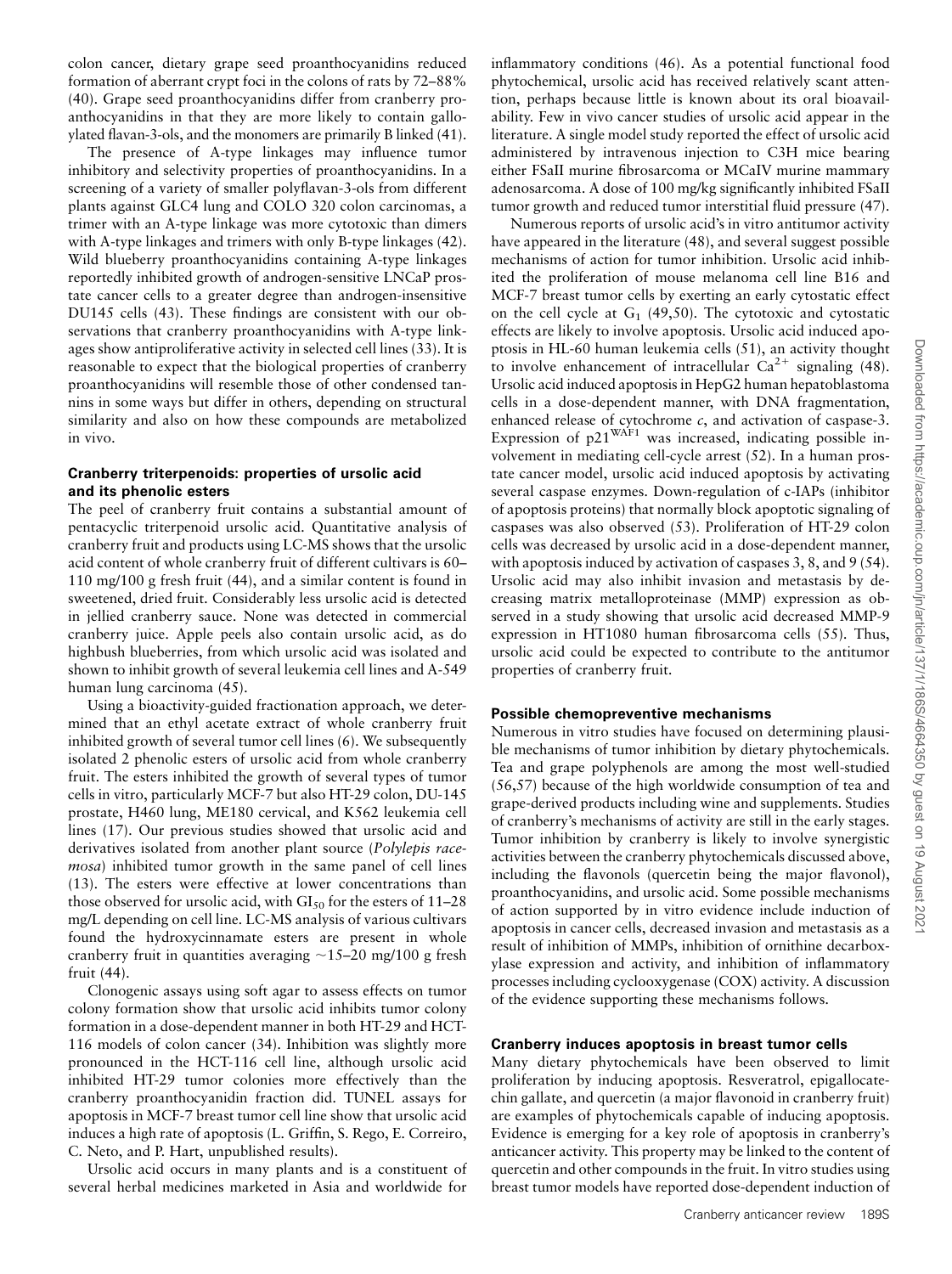apoptosis by cranberry. An antiproliferative fraction from cranberry presscake induced apoptosis in MDA-MB-435 breast tumor cells as determined by annexin-V staining (12), and cells were arrested in both  $G_1$  and  $G_2$  phases. An 80% aqueous acetone extract of whole cranberry fruit increased apoptosis of MCF-7 cells by 25% at a concentration of 50 g/L with significant arrest in the  $G_1$  phase (58).

We used a fluorescent TUNEL assay to evaluate the apoptotic effects of a whole polyphenolic extract of cranberry fruit on tumorigenic (MCF-7) vs. nontumorigenic (MCF-10A) breast cell lines. At the highest concentration (250 mg/L), the cranberry extract increased baseline apoptosis rate to 92% in MCF-7 cells while not increasing apoptosis in MCF10A cells significantly (L. Griffin, S. Rego, E. Correiro, C. Neto, and P. Hart, unpublished results). Comparison of the whole fruit extract with desugared, freeze-dried organic 100% cranberry juice showed that both the whole fruit extract and the juice extract increased rates of apoptosis in MCF-7 breast tumor cells, with the juice extract showing slightly greater efficacy (C. C. Neto, E. Domingues, and P. Hart, unpublished data). At a treatment concentration of 25 mg/L, well below the cytotoxic level, rates of apoptosis in MCF-7 cells doubled when treated with whole-cranberry polyphenolic extract and increased further when cells were treated with juice extract. Differences in composition that may account for these observations are the subject of ongoing study. MALDI-TOF MS analysis of a proanthocyanidin fraction prepared from the juice extract detected the presence of novel anthocyanin-epicatechin oligomers in addition to the primarily epicatechin-based oligomers found in the fractions prepared from whole-fruit extract. Whether these compounds arose through processing or occur naturally in juice is unknown.

The exact pathways involved in the induction of apoptosis by cranberry phytochemicals are unknown. Cranberry polyphenolics, like other dietary polyphenolics, may induce apoptosis in breast tumor cells via activation of the mitochondrial apoptosis pathway. The possible effects of cranberry on expression of genes controlling steps in the mitochondrial apoptosis pathway (cytochrome C, APAF1) are currently under investigation.

#### Invasion and metastasis: inhibition of matrix metalloproteinases

Proanthocyanidins and flavonoids from cranberry and other Vaccinium berries show some promise toward limiting processes involved in tumor invasion and metastasis. They may function by blocking the expression of MMPs involved in remodeling the extracellular matrix (59). We found that whole cranberry polyphenolic extract inhibits the expression of MMP-2 and MMP-9 in the DU-145 prostate tumor cell line in a dose-dependent manner. A cranberry proanthocyanidin fraction also showed MMP inhibition in DU-145 cells; its activity was somewhat less than that of the whole fruit extract (33), suggesting that other flavonoids in the fruit also contribute to the observed inhibition. A flavonoid-rich extract of highbush blueberry (V. angustifolium) was observed to inhibit MMP expression in this model (60), and this activity was attributed in large part to the proanthocyanidins. Purified ursolic acid and hydroxycinnamate esters from cranberry fruit were also evaluated by us (Fig. 3). These compounds strongly inhibited expression of both MMP-2 and MMP-9 at micromolar concentrations (61), a finding that is consistent with the observed ability of ursolic acid to inhibit MMP expression in fibrosarcoma cells (55).

Grape seed proanthocyanidins were recently observed to inhibit MMP-2 and MMP-9 expression in a dose-dependent manner in a prostate carcinoma cell line. This activity was as-



Figure 3 Cis-hydroxycinnamoyl ester of ursolic acid from cranberry fruit.

sociated with inhibition of activation of the mitogen-activated protein kinase cascade (62). Grape seed proanthocyanidins also inhibited metastasis to the lungs of a highly metastatic mouse mammary carcinoma (4T1) in vivo (38), which may be linked to decreased MMP activity. More studies are needed to determine the efficacy of cranberry and its proanthocyanidins against tumor metastasis compared with those of grape seed.

#### Ornithine decarboxylase: induction and inhibition

Polyamines such as spermidine and spermine are important participants in the process of cell growth and proliferation, and their biosynthesis and metabolism are controlled by enzymes including ODC and spermidine/spermine  $N^1$ -acetyltransferase. Overexpression of these enzymes is observed in models of cancer in which ODC can play a regulatory role in transformation, invasion, and angiogenesis (63). ODC activity can be induced by proinflammatory agents including lipopolysaccharides and tumor promotors such as TPA. A fraction isolated from cranberry fruit containing proanthocyanidin oligomers and other flavonoids inhibited the activity of ODC in a mouse epidermal cell line (ME-308) as determined by an assay measuring conversion of substrate (15). Cranberry also influences the expression of ODC. Lipopolysaccharides were used to induce ODC expression in an H-ras–transformed mouse fibroblast model. When treated with whole cranberry polyphenolic extract, a dosedependent inhibition of lipopolysaccharide-induced ODC expression was observed. Concentrations of 100 mg/L or less reduced ODC expression relative to control, and induction by lipopolysaccharides was completely abolished (64).

#### Cranberries and inflammation

Evidence is growing that cranberry possesses antiinflammatory properties. These effects could be linked to the presence of several key phytochemicals in the fruit. Much of what is currently known about the potential antiinflammatory actions of cranberry has come from studies that do not directly involve cancer models. A common theme is the inhibition of lipopolysaccharride-induced inflammatory response. Lipopolysaccharide is a proinflammatory mitogen, often produced by bacterial pathogens during infection. Evidence presented at a recent scientific meeting suggests that cranberry polyphenolics inhibit COX-2 expression in lipopolysaccharide-stimulated macrophages (J. D. Reed, personal communication, 2005). A high-molecular-weight cranberry fraction inhibited lipopolysaccharide-induced production of inflammatory cytokines IL-1 $\beta$ , IL-6, and IL-8 and TNF- $\alpha$  in macrophages in a study evaluating the use of cranberry for reducing inflammation caused by periodontopathogens (65). Observations that cranberry polyphenolics mediate lipopolysaccharide-stimulated events are consistent with recent studies by our group (described above) showing that cranberry inhibits lipopolysaccharide-induced ODC expression in H-ras–transformed mouse fibroblasts (64).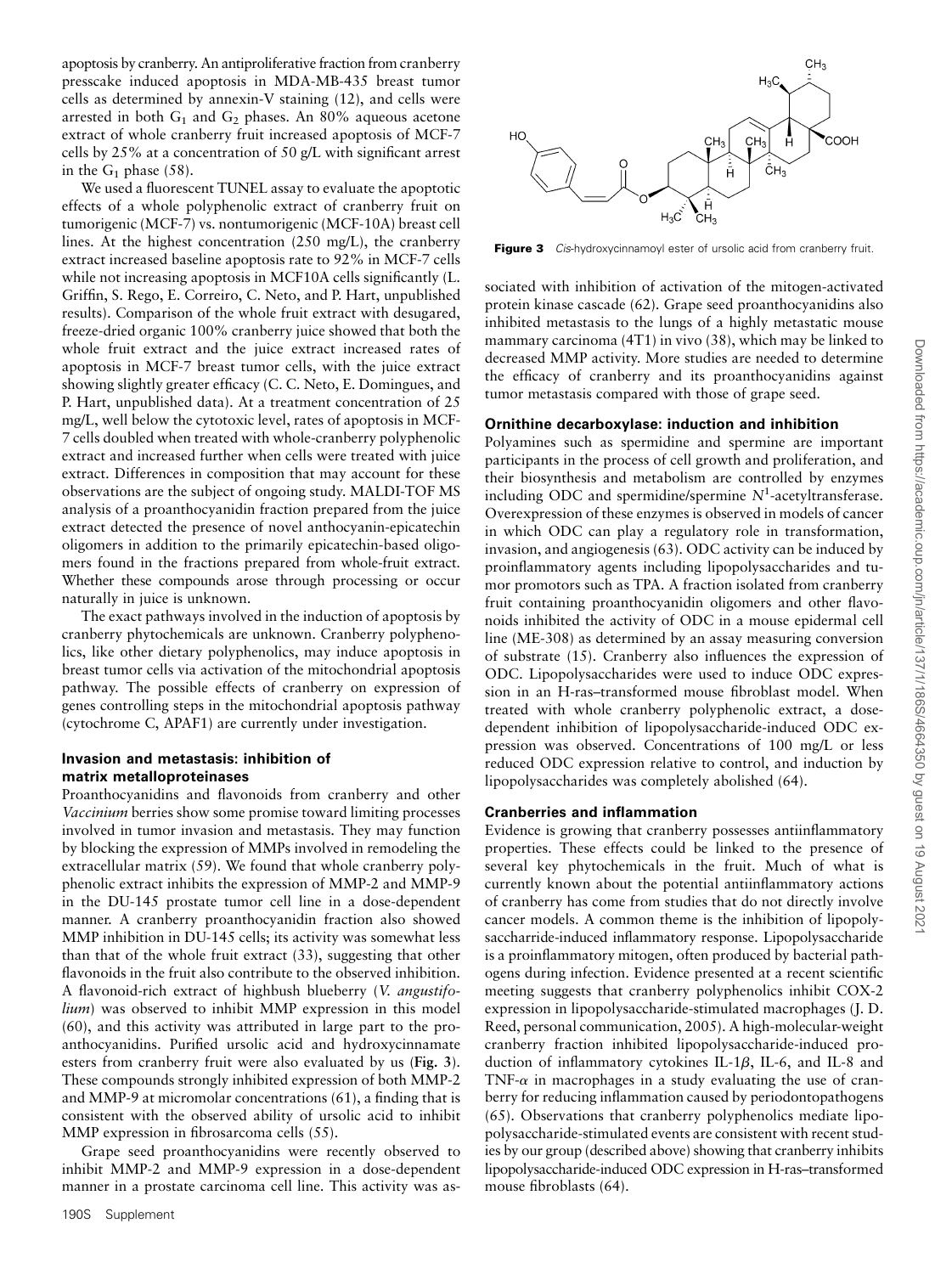### Inhibition of cyclooxygenase activity

COX-2 overexpression is thought to play a role in promoting certain cancers; thus, inhibition of COX-2 activity or expression presents another potential route to chemoprevention. Inhibition of cyclooxygenase activity by cranberry extracts was noted in a study by Seeram et al. (66) in which anthocyanin fractions isolated from cherries and berries were evaluated for COX-1 and COX-2 inhibitory activity using an assay measuring oxygen uptake on conversion of arachidonic acid in microsomal preparations by either isoform. Cranberry anthocyanins inhibited COX-1 and COX-2 activity by approximately the same degree, reducing activity by  $\sim$ 10% at 125 mg/L. Pure cyanidin was more effective in this assay, showing greater inhibition of COX-2 (47%) than COX-1 (37%). Other studies by this group have found cyanidin superior to most anthocyanins and catechins, including epigallocatechin gallate, for inhibition of COX-2 activity (67).

Recent studies in our laboratories examined the effect of whole-cranberry polyphenolic extract and cranberry proanthocyanidin fraction from Early Black fruit on the activity of COX-1 and COX-2 enzymes. Using a commercial kit to measure in vitro prostaglandin  $H_{2\alpha}$  production from arachidonic acid by enzyme immunoassay, we evaluated inhibition of COX-1 and COX-2 activity. Whole-cranberry polyphenolic extract showed some inhibition of both COX-1 ( $IC_{50} = 170$  mg/L) and COX-2  $(IC<sub>50</sub> = 270$  mg/L). The proanthocyanidin fraction strongly inhibited COX-1 ( $IC_{50} = 20$  mg/L), but very little inhibition of COX-2 activity by proanthocyanidins was observed (Y. Wei, J. Amoroso, C. Neto, and M. Guo, unpublished results). The effects of other cranberry fractions are under investigation.

## Effects on expression of proinflammatory factors by phytochemicals in cranberry

Although cranberry inhibits COX enzyme activity in vitro, the question of whether cranberry can decrease the expression of COX-1 or COX-2 in cellular models remains to be answered. Current studies by our group are targeted toward determining whether the observed antiproliferative activity of cranberry phytochemicals toward colon tumor cells correlates with a decrease in COX expression in these cell lines. To date, no published studies have evaluated the effects of cranberry on COX expression in cancer models. Inhibition of COX-2 expression, if it is observed, could be an important mechanism in light of evidence linking COX-2 inhibition to decreased tumorigenesis, particularly in the colon (68,69). Recent studies of foods rich in polyphenolics, such as pomegranates, have shown that  $TNF-\alpha$ induced COX-2 expression can be suppressed in colon cancer cells (70).

Circumstantial evidence suggests that cranberry's antiinflammatory activities would also be likely to involve modulation of COX-2 expression and associated pathways. Cranberry constituents including ursolic acid and quercetin are established inhibitors of COX expression in cells. The antiinflammatory actions of triterpenes have long been known, and structure-activity relationships have been reviewed (71). Several studies of ursolic acid reported antiinflammatory activities in vivo, including reduced inflammation in mouse-ear edema models (72,73). In vitro studies have been used to examine the effects of ursolic acid on proinflammatory pathways including inhibition of COX-2– catalyzed prostaglandin biosynthesis (74). Subbaramaiah et al. (75) reported that ursolic acid inhibits COX-2 transcription in a human mammary oncogenic epithelial cell line (184B5/HER) and that the observed suppression of gene expression involves the protein kinase C signal transduction pathway. Other possible antiinflammatory mechanisms for ursolic acid include induction of NF-kB–mediated expression of inducible nitric oxide synthase and TNF- $\alpha$  in macrophages, implying a possible anticarcinogenic mechanism involving enhanced nitric oxide production (76).

Many studies reported antiinflammatory activities of quercetin, most citing decreased cytokine production in macrophages and similar models. In cancer cell models, quercetin reduced COX-2 mRNA expression in Caco-2 colon cancer cells. Quercetin and metabolite quercetin-3'-sulfate also inhibited COX-2 activity (77). A study of quercetin metabolites showed decreased COX-2 expression in lymphocytes in vitro but not in lymphocytes isolated from human subjects fed a high-quercetin diet (78), suggesting that bioavailability is an important issue to be considered. Other potential antiinflammatory mechanisms for quercetin include mediation of  $NF- $\kappa$ B$ . Quercetin dose-dependently inhibited TNF- $\alpha$ –dependent NF- $\kappa$ B activation in a study of rutin's effects on colitis (79). Whether cranberry extracts mediate NF- $\kappa$ B activation remains to be seen.

## Future directions for cranberry research

Emerging evidence suggests that cranberry phytochemicals (particularly proanthocyanidins, quercetin, and ursolic acid) are likely to have a mitigating effect on certain types of tumors by inducing apoptosis, inhibiting proliferation and colony formation, and limiting their ability to invade and metastasize. COX-2 inhibition by cranberry phytochemicals, particularly anthocyanins, may also contribute to a decreased risk of the development of some cancers. It will be important to continue to examine the roles of cranberry phytochemicals in regulating cellular processes related to apoptosis, inflammation, and proliferation, including the expression of key genes in these pathways, so that we may begin to understand how this unique blend of phytochemicals may best work.

Cranberry's efficacy against tumor development in vivo will depend largely on the bioavailability of its phytochemicals to the various tissues, a topic that is yet to be thoroughly researched. An effort should be made to design studies that examine the effect of dietary cranberry on animal models of breast, gastric, and colon cancer as well as those that examine prostate tumor growth and metastasis. Design of such studies should pay close attention to chemical composition to maximize the diversity of available phytochemicals because several compounds in the fruit may be capable of producing complementary biological effects.

## Acknowledgments

The author would like to acknowledge the assistance of University of Massachusetts–Dartmouth science librarian, Elizabeth Winiarz, in gathering materials for this article, as well as the support of the University of Massachusetts–Dartmouth Cranberry Research Program and the Cranberry Institute.

## Literature Cited

- 1. Howell A, Vorsa N, Der Marderosian A, Foo L. Inhibition of adherence of P-fimbricated Escherischia coli to uroepithelial-cell surfaces by proanthocyanidin extracts from cranberries. N Engl J Med. 1998; 339:1085–6.
- 2. Foo LY, Lu Y, Howell AB, Vorsa N. A-type proanthocyanidin trimers from cranberry that inhibit adherence of uropathogenic P-fimbriated Escherichia coli. J Nat Prod. 2000;63:1225–8.
- 3. Burger O, Ofek I, Tabak M, Weiss EI, Sharon N, Neeman I. A high molecular mass constituent of cranberry juice inhibits Helicobacter pylori adhesion to human gastric mucus. FEMS Immunol Med Microbiol. 2000;29:295–301.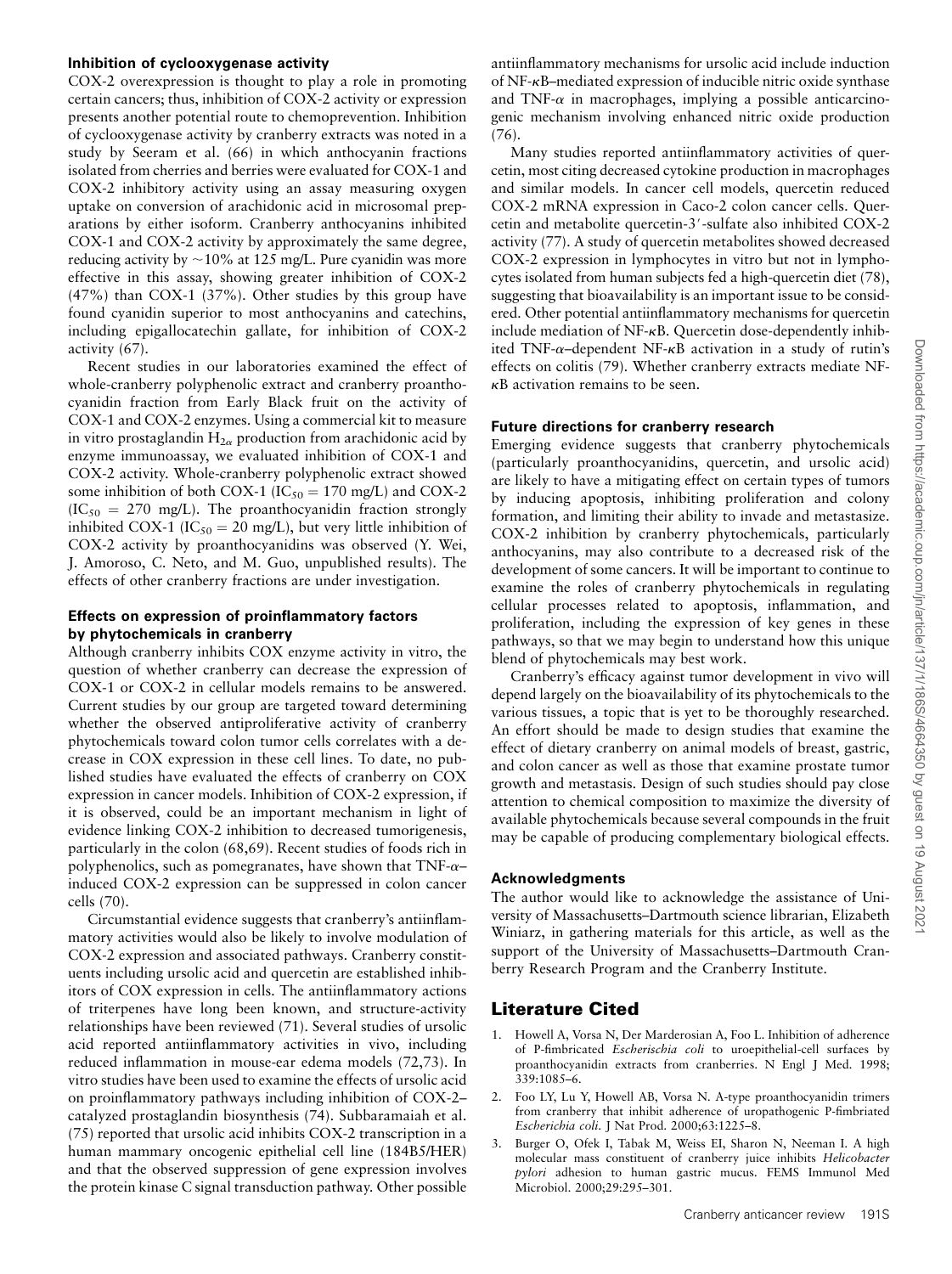- 4. Zhang L, Ma J, Pan K, Go VL, Chen J, You WC. Efficacy of cranberry juice on Helicobacter pylori infection: a double-blind, randomized placebo-controlled trial. Helicobacter. 2005;10:139–45.
- 5. Vinson JA, Su X, Zubik L, Bose P. Phenol antioxidant quantity and quality in foods: Fruits. J. Agric. Food Chem. 2001;49:5315–21.
- 6. Yan X, Murphy BT, Hammond GB, Vinson JA, Neto CC. Antioxidant activities and antitumor screening of extracts from cranberry fruit (Vaccinium macrocarpon). J Agric Food Chem. 2002;50:5844–9.
- 7. Porter ML, Krueger CG, Wiebe DA, Cunningham DG, Reed JD. Cranberry proanthocyanidins associate with low-density lipoprotein and inhibit in vitro Cu<sup>2+</sup>-induced oxidation. J Sci Food Agric. 2001;81: 1306–13.
- 8. Neto CC, Sweeney-Nixon MI, Lamoureaux TL, Solomon F, Kondo M, MacKinnon SL. Cranberry phenolics: Effects on oxidative processes, neuron cell death and tumor cell growth. In Shahidi F, Ho C-T, editors. Symposium Series No. 909: Phenolic Compounds in Foods and Natural Health Products Columbus, OH: ACS Books; 2005, pp. 271–282.
- 9. Youdim KA, McDonald J, Kalt W, Joseph JA. Potential role of dietary flavonoids in reducing microvascular endothelium vulnerability to oxidative and inflammatory insults. J Nutr Biochem. 2002;13:282–8.
- 10. Bomser J, Madhavi DL, Singletary K, Smith MA. In vitro anticancer activity of fruit extracts from Vaccinium species. Planta Med. 1996;  $62:212-6$ .
- 11. Guthrie N. Effect of cranberry juice and products on human breast cancer cell growth. San Diego: Experimental Biology; 2000.
- 12. Ferguson P, Kurowska E, Freeman DJ, Chambers AF, Koropatnick DJ. A flavonoid fraction from cranberry extract inhibits proliferation of human tumor cell lines. J Nutr. 2004;134:1529–35.
- 13. Neto CC, Vaisberg AJ, Zhou B-N, Kingston DGI, Hammond GB. Cytotoxic triterpene acids from the peruvian medicinal plant Polylepis racemosa. Planta Med. 2000;66:483–4.
- 14. Skehan P, Storeng R, Scudiero D, Monks A, McMahon J, Vistica D, Warren J, Bokesch H, Kenney S, Boyd M. New colorimetric cytotoxicity assay for anticancer drug screening. J Natl Cancer Inst. 1990;82: 1107–12.
- 15. Kandil FE, Smith MAL, Rogers RB, Pepin M-F, Song LL, Pezzuto JM, Seigler DS. Composition of a chemopreventive proantho-cyanidin-rich fraction from cranberry fruits responsible for the inhibition of TPAinduced ODC activity. J Agric Food Chem. 2002;50:1063–9.
- 16. Seeram, N. P., Adams, LS, Hardy ML, Heber D. Total cranberry extract vs. its phytochemical constituents: antiproliferative and synergistic effects against human tumor cell lines. J Agric Food Chem. 2004;52: 2512–7.
- 17. Murphy BT, MacKinnon SL, Yan X, Hammond GB, Vaisberg AJ, Neto CC. Identification of triterpene hydroxycinnamates with in vitro antitumor activity from whole cranberry fruit (Vaccinium macrocarpon). J Agric Food Chem. 2003;51:3541–5.
- 18. Lee LT, Huang YT, Hwang JJ. Blockade of the epidermal growth factor receptor tyrosine kinase activity by quercetin and luteolin leads to growth inhibition and apoptosis of pancreatic tumor cells. Anticancer Res. 2002;22:1615–27.
- 19. Choi J, Kim J, Lee J, Kang C, Kwon H, Yoo Y, Kim T, Lee Y, Lee S. Induction of cell cycle arrest and apoptosis in human breast cancer cells by quercetin. Int J Oncol. 2001;19:837–44.
- 20. Ramos S, Alia M, Bravo L, Goya L. Comparative effects of food-derived polyphenols on the viability and apoptosis of a human hepatoma cell line (HepG2). J Agric Food Chem. 2005;53:1271–80.
- 21. Richter M, Ebermann R, Marian B. Quercetin-induced apoptosis in colorectal tumor cells: possible role of EGF receptor signaling. Nutr Cancer. 1999;34:88–99.
- 22. Ranelletti FO, Maggiano N, Serra FG. Quercetin inhibits p21-ras expression in human colon cancer cell lines and in primary colorectal tumors. Int J Cancer. 2000;85:438–45.
- 23. Morrow DMP, Fitzsimmons PEE, Chopra M, McGlynn H. Dietary supplementation with the antitumor promoter quercetin: its effects on matrix metalloproteinase gene regulation. Mutat Res. 2001;480: 269–76.
- 24. Harris DM, Besselink E, Henning SM, Go VLW, Heber D. Phytoestrogens induce differential estrogen receptor alpha- or beta-mediated responses in transfected breast cancer cells. Exp Biol Med. 2005; 230:558–68.
- 25. Volate SR, Davenport DM, Muga SJ, Wargovich MJ. Modulation of aberrant crypt foci and apoptosis by dietary herbal supplements

(quercetin, curcumin, silymarin, ginseng and rutin). Carcinogenesis. 2005;26:1450–6.

- 26. Fuleki T, Francis FJ. Quantitative methods for anthocyanins. Purification of cranberry anthocyanins. J Food Sci. 1968;33:266–9.
- 27. Wang SY, Stretch AW. Antioxidant capacity in cranberry is influenced by cultivar and storage temperature. J Agric Food Chem. 2001;49: 969–74.
- 28. Vvedenskaya IO, Vorsa N. Flavonoid composition over fruit development and maturation in American cranberry, Vaccinium macrocarpon Ait. Plant Sci. 2004;167:1043–54.
- 29. Vorsa N, Howell AB, Foo LY, Lu Y. Structure and genetic variation of cranberry proanthocyanidins that inhibit adherence of uropathogenic P-fimbriated E. coli. In Shahidi F, editor. Food factors in health promotion and disease prevention. Columbus, OH: ACS Books; 2003, pp. 298–311. ACS Books.
- 30. Roy S, Khanna S, Alessio HM, Vider J, Bagchi D, Bagchi M, Sen CK. Antiangiogenic property of edible berries. Free Radic Res. 2002;36: 1023–31.
- 31. Bagchi D, Sen CK, Bagchi M, Atalay M. Anti-angiogenic, antioxidant and anticarcinogenic properties of a novel anthocyanin-rich berry extract formula. Biochemistry (Mosc). 2004;69:75–80.
- 32. Atalay M, Gordillo G, Roy S, Rovin B, Bagchi D, Bagchi M, Sen CK. Anti-angiogenic property of edible berry in a model of hemangioma. FEBS Lett. 2003;544:252–7.
- 33. Neto CC, Krueger CG, Lamoureaux TL, Kondo M, Vaisberg AJ, Hurta RAR, Curtis S, Matchett MD, Yeung H, et al. MALDI-TOF MS characterization of proanthocyanidins from cranberry fruit (Vaccinium macrocarpon) that inhibit tumor cell growth and matrix metalloproteinase expression in vitro. J Sci Food Agric. 2006;86:18–25.
- 34. Liberty AM, Hart P, Neto CC. Ursolic acid and proanthocyanidins from cranberry (Vaccinium macrocarpon) inhibit tumor colony formation and proliferation in HCT-116 and HT-29 colon tumor cells. Annual Meeting of the American Society of Pharmacognosy, Washington, DC; 2006.
- 35. Ye X, Krohn RL, Liu W, Joshi SS, Kuszynski CA, McGinn TR, Bagchi M, Preuss HG, Shohs SJ, Bagchi D. The cytotoxic effects of a novel IH636 grape seed proanthocyanidin extract on cultured human cancer cells. Mol Cell Biochem. 1999;196:99–108.
- 36. Agarwal C, Sharma Y, Zhao J, Agarwal R. A polyphenolic fraction from grape seeds causes irreversible growth inhibition of breast carcinoma MDA-MB468 cells by inhibiting mitogen-activated protein kinases and inducing G1 arrest and differentiation. Clin Cancer Res. 2000;6: 2921–30.
- 37. Kim H, Hall P, Smith M, Kirk M, Prasain JK, Barnes S, Grubbs C. Chemoprevention by grape seed extract and genistein in carcinogeninduced mammary cancer in rats is diet dependent. J Nutr. 2004; 134:3445S–52S.
- 38. Mantena SK, Baliga MS, Katiyar SK. (2006) Grape seed proanthocyanidins induce apoptosis and inhibit metastasis of highly metastatic breast carcinoma cells. Carcinogenesis 2006;27:1682–91.
- 39. Zhao J, Wang J, Chen Y, Agarwal R. Anti-tumor-promoting activity of a polyphenolic fraction isolated from grape seeds in the mouse skin twostage initiation-promotion protocol and identification of prycyanidin B5-3'gallate as the most effective antioxidant constituent. Carcinogenesis. 1999;20:1737–45.
- 40. Singletary KW, Meline B. Effect of grape-seed proanthocyanidins on colon aberrant crypts and breast tumors in a rat dual-organ tumor model. Nutr Cancer. 2001;39:252–8.
- 41. DeFreitas VAP, Glories Y, Bourgeois G, Vitry C. Characterisation of oligomeric and polymeric procyanidins from grape seeds by liquid secondary ion mass spectrometry. Phytochemistry. 1998;49:1435–41.
- 42. Kolodziej H, Haberland C, Woerdenbag HJ, Konings AWT. Moderate cytotoxicity of proanthocyanidins to human tumour cell lines. Phytother Res. 1995;9:410–5.
- 43. Schmidt BM, Erdman JW, Lila MA. Differential effects of blueberry proanthocyanidins on androgen sensitive and insensitive human prostate cancer cell lines. Cancer Lett. 2006;231:240–6.
- 44. Kondo M. Phytochemical studies of extracts from cranberry (Vaccinium macrocarpon) with anticancer, antifungal and cardioprotective properties. North Dartmouth, MA: University of Massachusetts Dartmouth; 2006, pp. 71–97.
- 45. Wang M, Li J, Shao Y, Huang T-C, Huang M-T, Chin C-K, Rosen RT, Ho C-T. Antioxidative and cytotoxic components of highbush blueberry